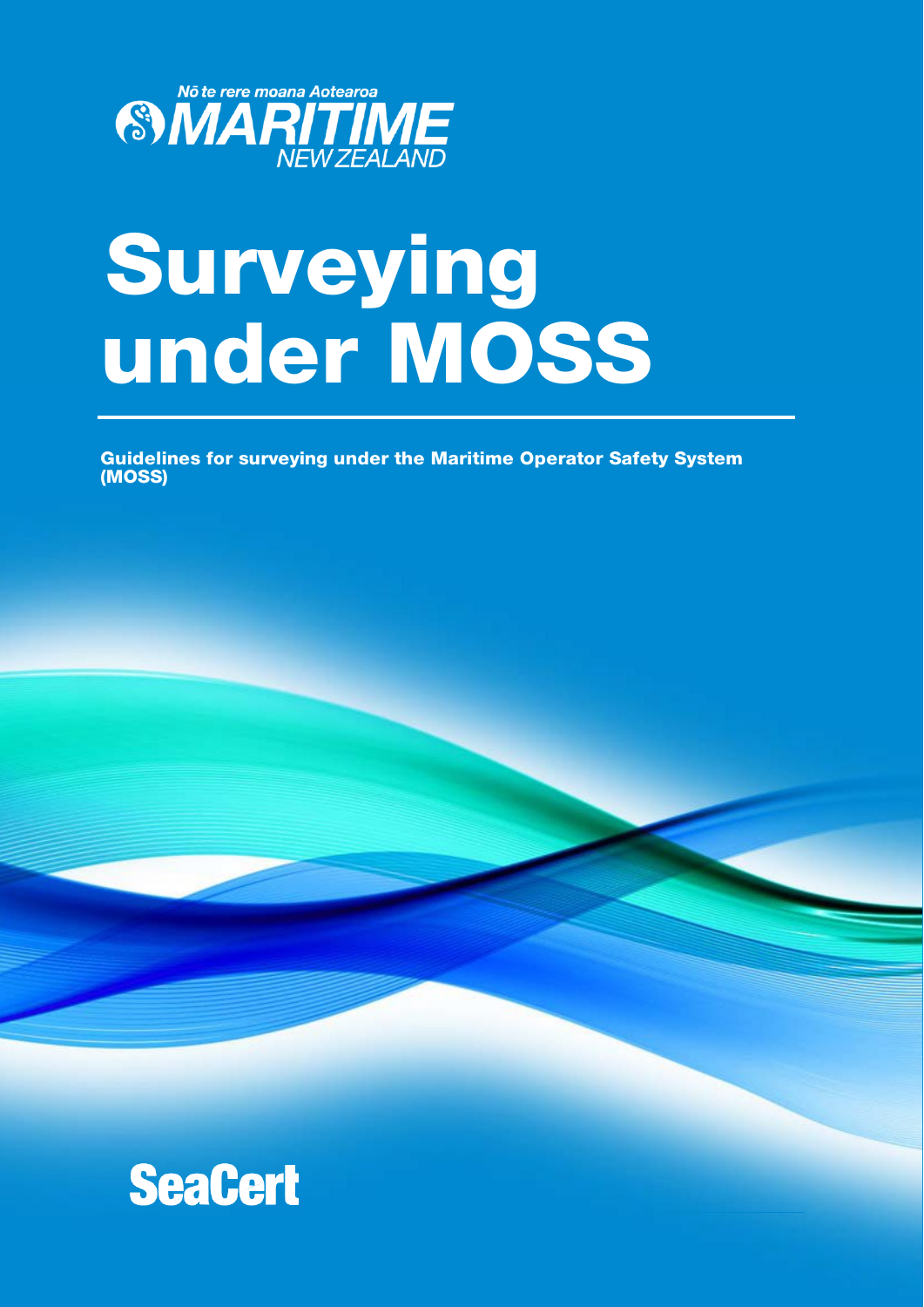# Surveying under **MOSS**

Last updated: July 2019

This document is uncontrolled if printed. Please refer to the Maritime New Zealand website for the latest version.

# In this guide

|                                                                      | 1. Introduction    |                                                      | 2              |
|----------------------------------------------------------------------|--------------------|------------------------------------------------------|----------------|
|                                                                      |                    |                                                      |                |
| 2.                                                                   |                    | Identifying the type and scope of survey required    | 3              |
|                                                                      |                    |                                                      |                |
| 3.                                                                   | The survey process |                                                      | 4              |
|                                                                      | 3.1                | Conducting the survey                                | 4              |
|                                                                      | 3.2                | Closing-out critical deficiencies                    | 4              |
|                                                                      | 3.3                | Reviewing the survey plan                            | 6              |
|                                                                      | 3.4                | Producing and issuing the survey report              | 6              |
| 4.                                                                   |                    | Maintaining survey quality                           | 7              |
|                                                                      | 4.1                | Performance monitoring                               | $\overline{7}$ |
|                                                                      | 4.2                | How Maritime NZ will respond                         | 8              |
| 5.                                                                   |                    | Surveying ships that are 'in-transition' to MOSS     | $\Theta$       |
|                                                                      | 5.1                | Surveying on a ship that is covered by a deemed MTOC | 9              |
|                                                                      | 5.2                | What happens when a deemed MTOC expires              | 10             |
| Appendix 1 Examples of operator and ship transitions into MOSS<br>11 |                    |                                                      |                |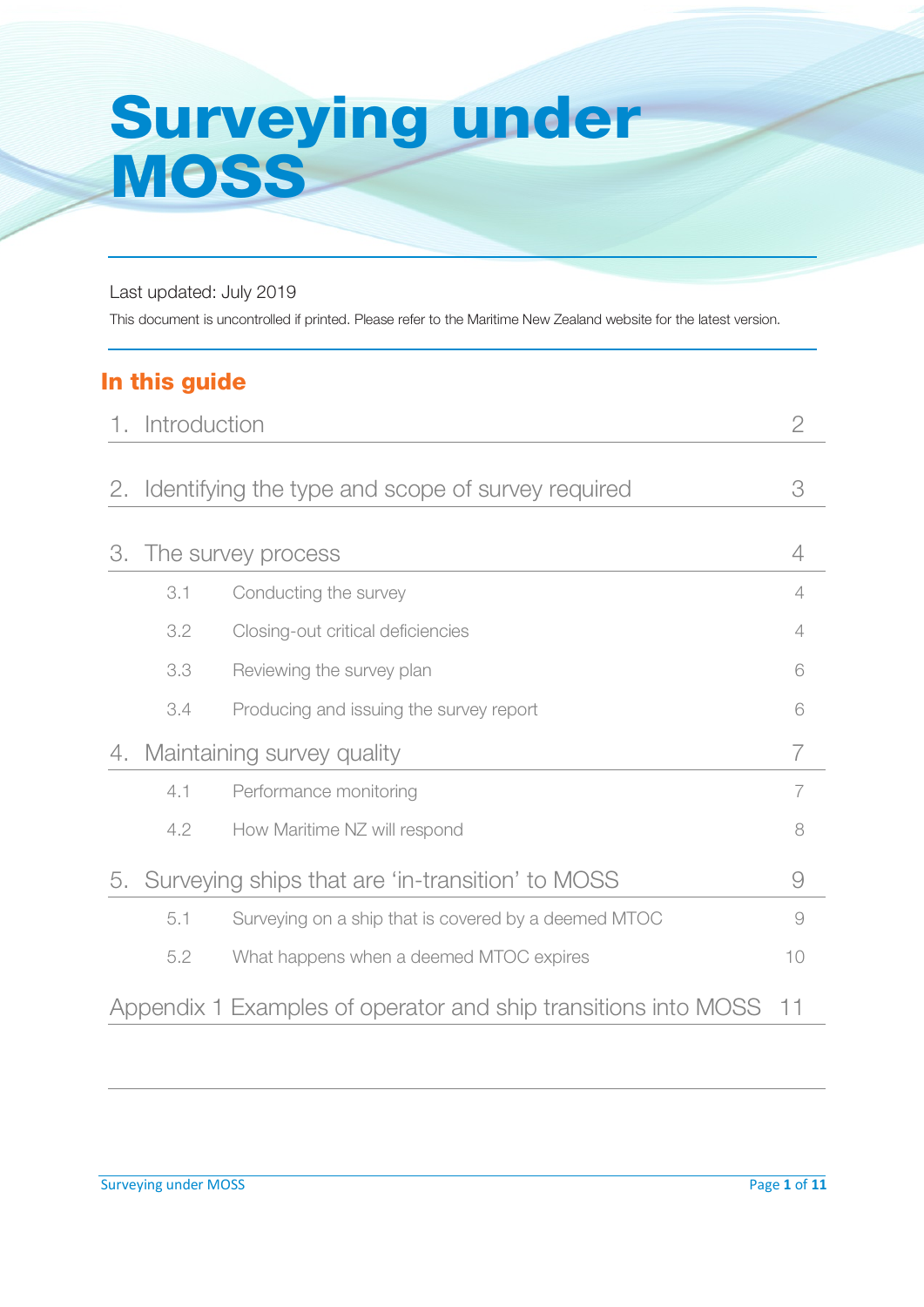# 1. Introduction

This document outlines what is expected of surveyors performing regulatory surveys for ships operated under a Maritime Transport Operator Certificate (MTOC). It reflects the expectations on surveyors included in Maritime Rule Part 44 and other maritime rules.

Specific survey standards are included mostly in Maritime Rules Parts 40 to 50 and in the relevant marine protection rules. In addition, Rule Part 44 specifies what is required of a surveyor before issuing a Certificate of Survey.

This document describes the types of surveys that an appropriately qualified surveyor may undertake under the MOSS regime.

It also describes the key steps in the survey process – whether the survey is for the issue or retention of a Certificate of Survey. Those steps are:

- 1. Identifying the type and scope of the survey required
- 2. Conducting the survey and recording the findings
- 3. Closing-out critical deficiencies
- 4. Producing or reviewing/updating the survey plan
- 5. Producing and issuing a survey report

#### **Disclaimer**

This document provides information and explanations about the requirements set out in the maritime rules. It is not a substitute for the rules themselves, which hare the law. maritimenz.govt.nz/rules Further information is also available at

Maritimenz.govt.nz/surveyors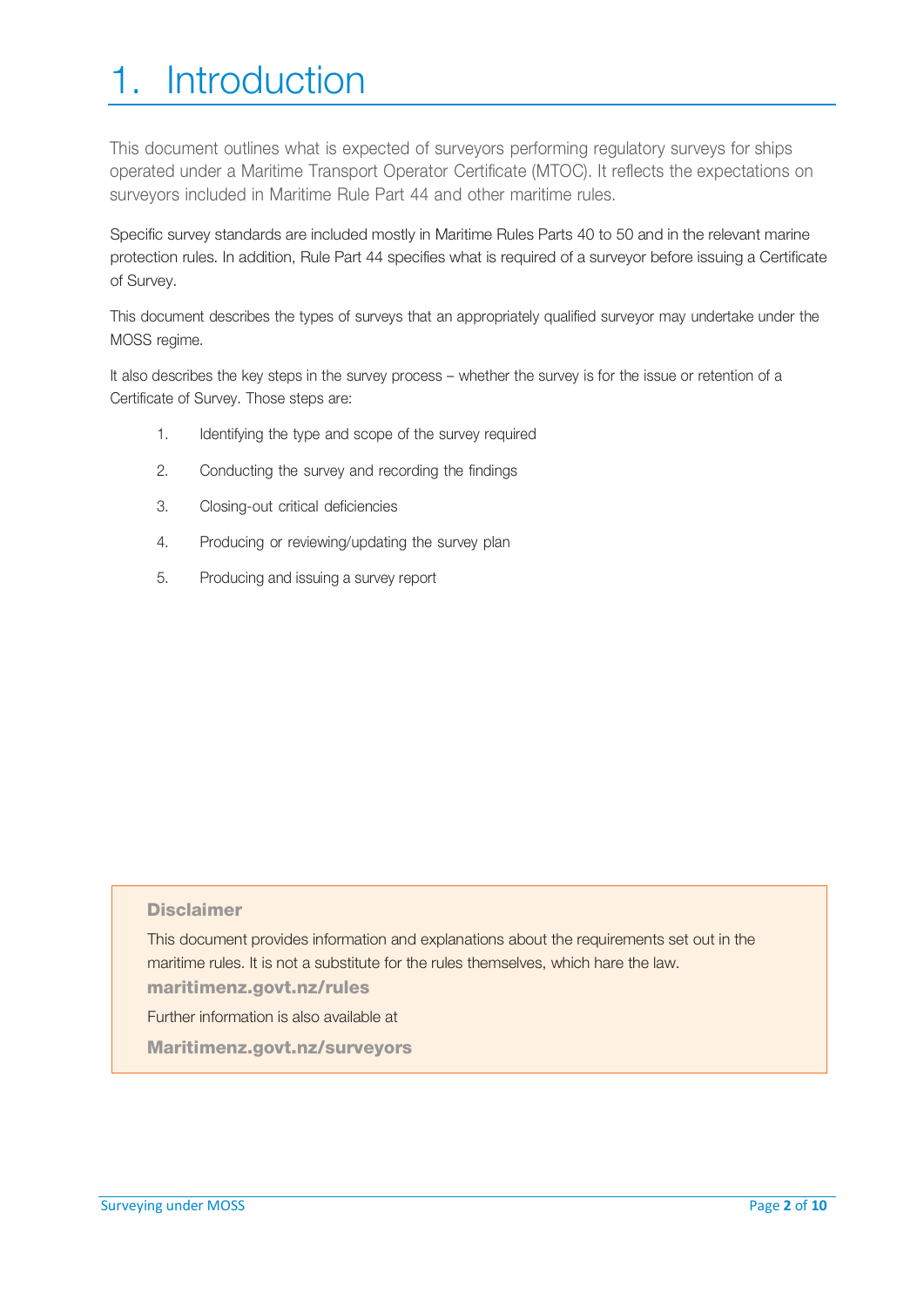# 2. Identifying the type and scope of survey required

Four types of survey are identified in this guidance material:

#### • Design approval survey

Survey of a design/build plan (including plans related to major modifications or major repairs) of the ship prior to commencement of construction.

#### • In-construction survey

Survey of a ship during its build, or during major modifications or major repairs. The purpose is for on-ship verification of the construction – independent of the owner and builder.

#### • Initial survey

Survey of a ship after construction, when the ship has not previously had a SSM certificate or Certificate of Survey (for its requested scope of certification) in New Zealand. The ship might or might not have been built under survey.

#### Periodic survey

Survey of a ship either during the term of its certificate of survey (in which case it is referred to as an intermediate survey or inspection), or at the end of the term of its certificate of survey (in which case it is a renewal survey that determines whether its certificate of survey can be renewed).

In the case of a design approval survey, the scope of the survey is determined by the scope of the ship's certification (that is, the ship's category $^1$ , activity, type, operating limits, minimum crew, maximum passengers and other people on board, and maximum cargo capabilities) including the certificates it requires. The surveyor assesses all aspects of the ship design for its compliance with relevant maritime rules – to verify design, construction, calculations and other rule compliance matters (independent of the shipdesigner, builder, owner and the in-construction surveyor).

For an in-construction survey, the scope of the survey is determined by the approved design of the ship (or design of major modifications or major repairs to the ship). The surveyor's reference point for the scope of the construction survey (and construction report) is the ship design as approved by the design approval surveyor.

For an initial survey, the scope of the survey is determined by the scope of certification requested for the ship and the information available (or missing) from any design approval or construction survey. If the ship was not built under survey, inspections and tests that otherwise would have been conducted during a construction survey must be included in the initial survey.<sup>2</sup> Once the scope is determined, the relevant maritime rules provide the surveyor's reference point for an initial survey.

For a periodic survey, the scope of the survey should be based on an existing survey plan. However, the surveyor should also verify that what is specified in the existing survey plan is consistent with the scope of the ship's certification, and its current activities.

<sup>1</sup>Category means the intended purpose of the ship: passenger, non-passenger, fishing, sailing or any combination of those purposes.

 $2$  This might mean that a surveyor with recognition for design approval is required for part of an initial survey.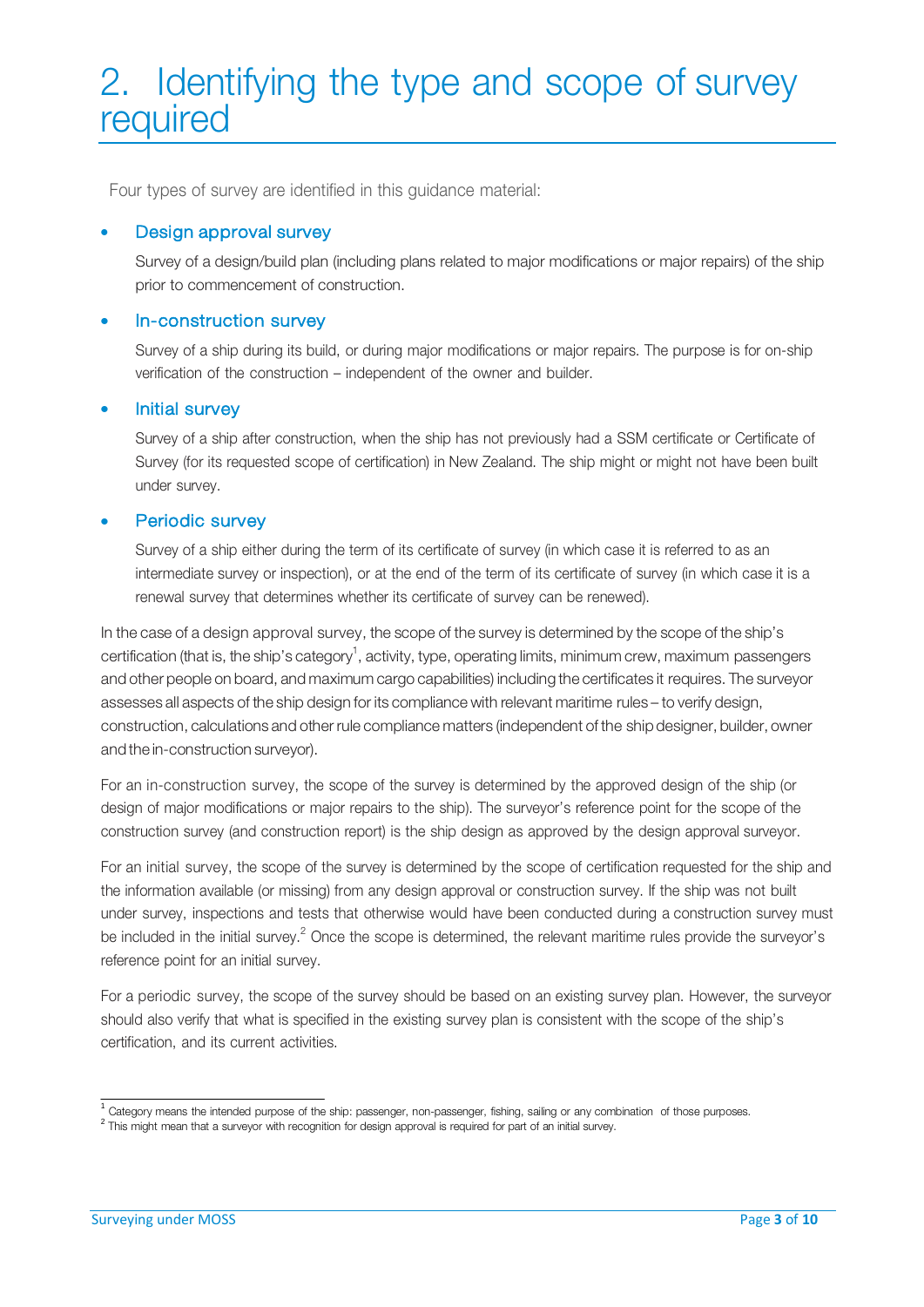# 3. The survey process

### 3.1 Conducting the survey

A recognised surveyor is required to be in attendance while undertaking any regulatory survey.

Having determined the type and scope of the survey required, the surveyor is expected to conduct the survey with reference to the relevant documentation:

- for in-construction surveys this is the ship design as approved by an appropriately recognised surveyor.
- for all other survey types this is the applicable maritime rules and survey performance requirements issued by the Director of Maritime New Zealand (Director).

Copies of all maritime rules are available through:

maritimenz.govt.nz/rules

List any documents we need from you before we can assess your application

Following consultation, the survey performance requirements and guidance on how to use them will be available at the Maritime NZ website:

#### maritimenz.govt.nz/surveyors

Survey findings should be recorded in a manner that follows the survey elements and items included in the rules and any survey relevant survey performance requirements and other guidance provided by Maritime New Zealand (Maritime NZ).

For each ship survey area, Maritime NZ has a check sheet available for surveyors to:

- 1. ensure that all survey elements are covered in the survey, and
- 2. record the survey results and observations for inclusion in the survey report.

### 3.2 Closing-out critical deficiencies

The survey might identify deficiencies that must be remedied by the owner or operator. If that is the case, a corrective actions schedule or report (that includes details about what must be done and when) should be issued by the surveyor, and all critical deficiencies must be corrected before departure of the ship.

It is recommended that the corrective actions report or schedule (including confirmation of closing-out of critical deficiencies) be included as an attachment to the final survey report.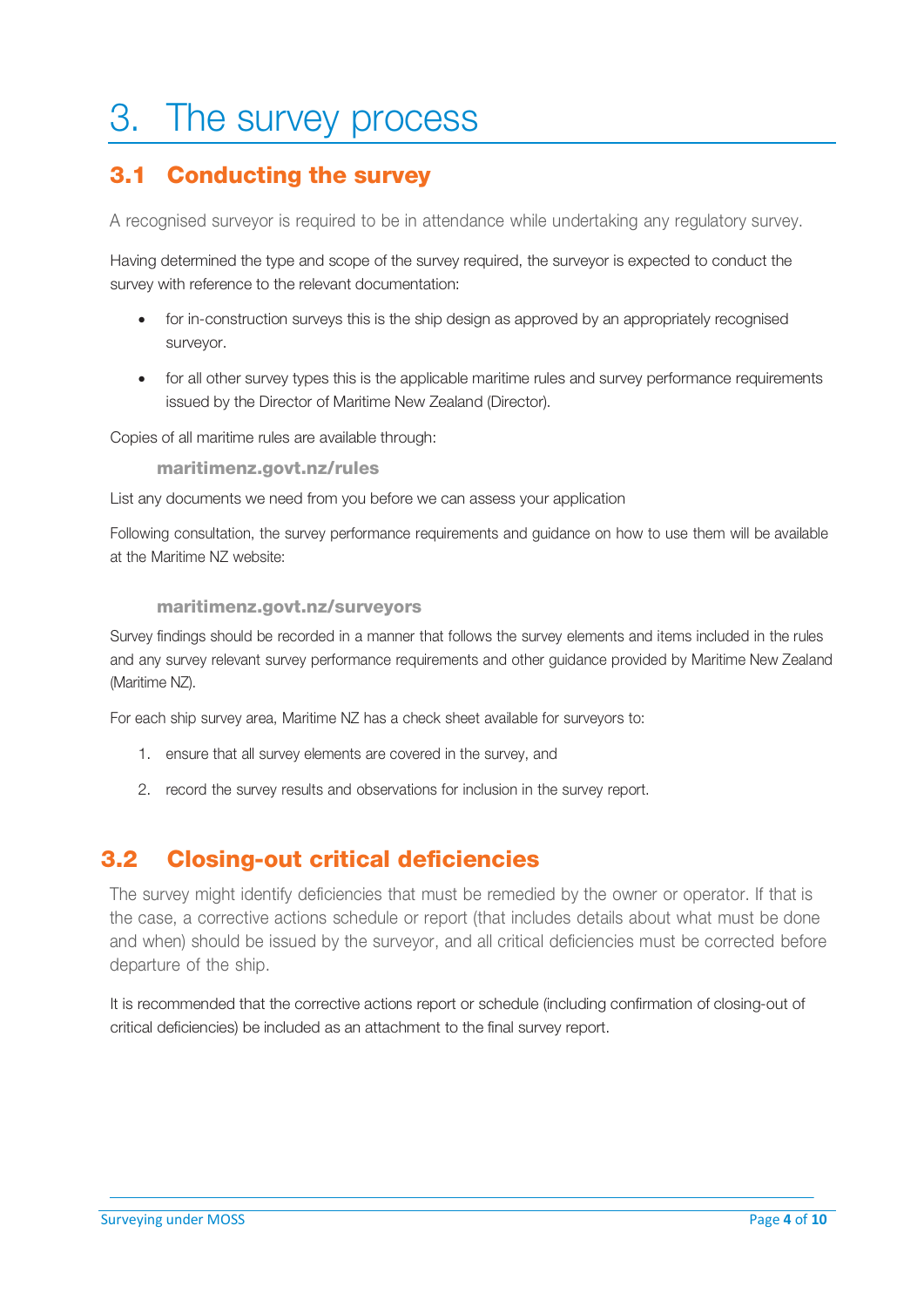#### 3. The survey process (continued)

### 3.3 Reviewing the survey plan

The survey results will also provide the basis for the surveyor to review the appropriateness of the current survey plan for the ship.

The survey plan approved by the surveyor should:

- cover the five-year period up to the date of expiry of the current Certificate of Survey
- recognise any identified changes in the level of risk for each survey element
- recognise any change to the ship's scope of certification
- reference relevant survey standards in the maritime rules and survey performance requirements issued by the Director and
- recognise all the expiry dates of all certificates required for the ship.

### 3.4 Producing and issuing the survey report

As soon as possible after each survey, the surveyor must complete and provide a survey report to the Director and the owner or operator, as applicable.

#### **Disclaimer**

Resources to assist the conduct of surveys and producing survey reports can be found on the Maritime NZ website.

maritimenz.govt.nz/surveyors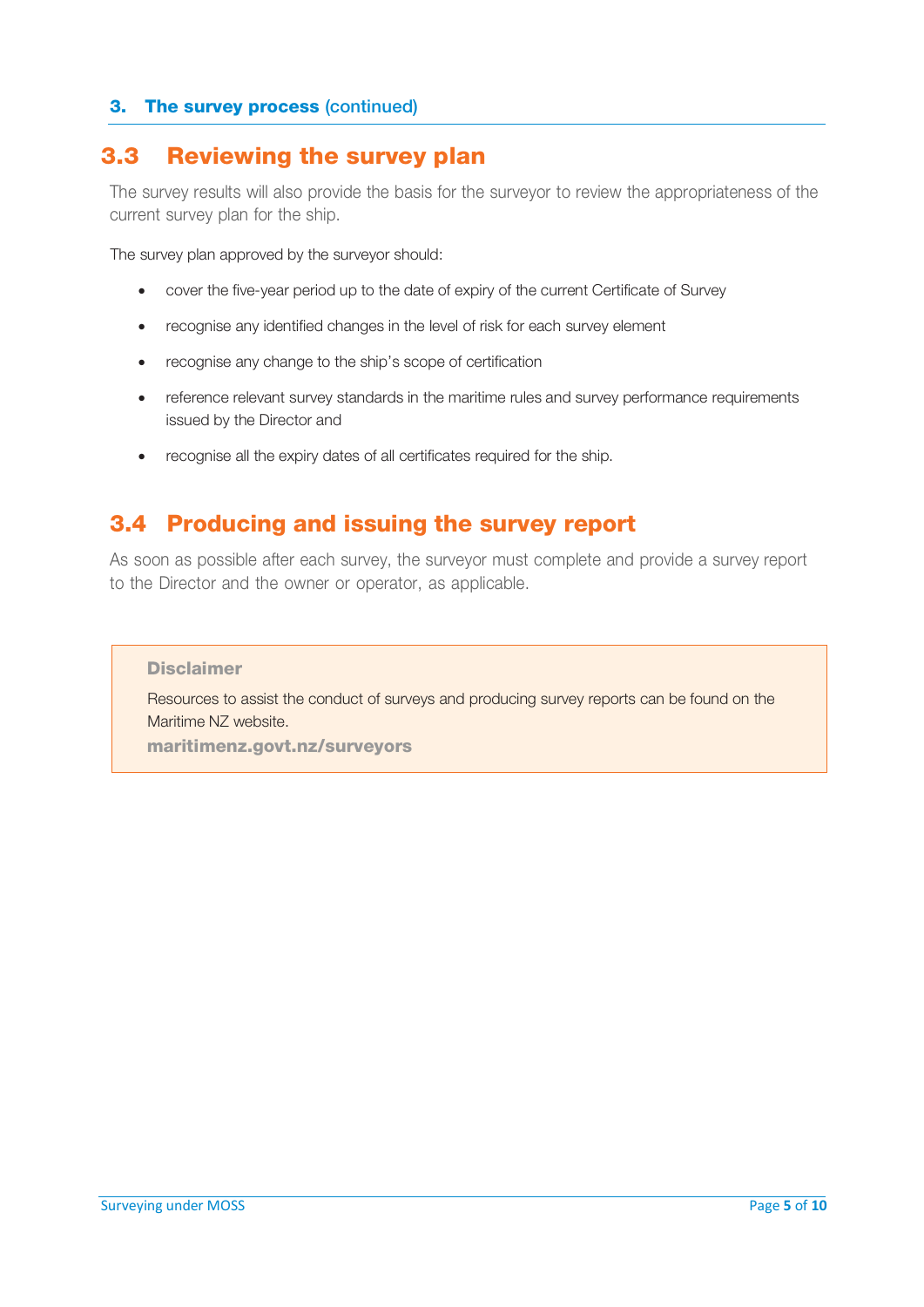# 4. Maintaining survey quality

Underlying MOSS is Maritime NZ's responsibility for the standards that determine the on-going safety of New Zealand's commercial shipping fleet. High quality surveys and inspections play an integral part in this.

Maritime rules, marine protection rules, survey performance requirements and other guidance issued by the Director provide surveyors with a comprehensive set of information to enable high quality surveys and inspections.

In addition to issuing the rules and requirements, Maritime NZ's role in maintaining survey quality includes:

- monitoring surveyor performance; and
- taking appropriate action, where that performance is not meeting the expected quality.

### 4.1 Performance monitoring

Maritime NZ will monitor surveyor performance by routinely reviewing and considering a wide range of information collected from survey reports, the results of ship inspections, investigations and audits, and from engagement with operators and other sources.

Reviews of survey reports are a particularly important source of information, as the survey report templates available from Maritime NZ are firmly linked to relevant maritime rules and to the Director's survey performance requirements.

Ship visits by Maritime Officers are also important. For example, a visit for the purpose assessing an operator plan might identify that one of the operator's ships has a deficiency that indicates a failure of some part of the survey process.

### 4.2 How Maritime NZ will respond

Where the monitoring raises a concern over the quality of a surveyor's performance, Maritime NZ may choose to audit that surveyor. Such an audit will be conducted to assess how well the surveyor is operating in accordance with maritime and marine protection rules, survey performance requirements and industry best practice.

Surveyor audits are chargeable, as shown in Maritime NZ's schedule of fees. The amount charged is determined by the time spent on the audit and the hourly rate specified in the Shipping (Charges) Regulations.

#### maritimenz.govt.nz/fees

In the interests of maritime safety, Maritime NZ may also choose to investigate where there are grounds to believe that a surveyor has failed to comply with the requirements of his or her certificate of recognition, or has acted in a careless or incompetent manner.

Maritime NZ's Compliance Operating Model details the way in which Maritime NZ will respond to non-compliant behaviour or poor performance, and the findings of any audit or investigation will be considered in the context of that model.

maritimenz.govt.nz/compliance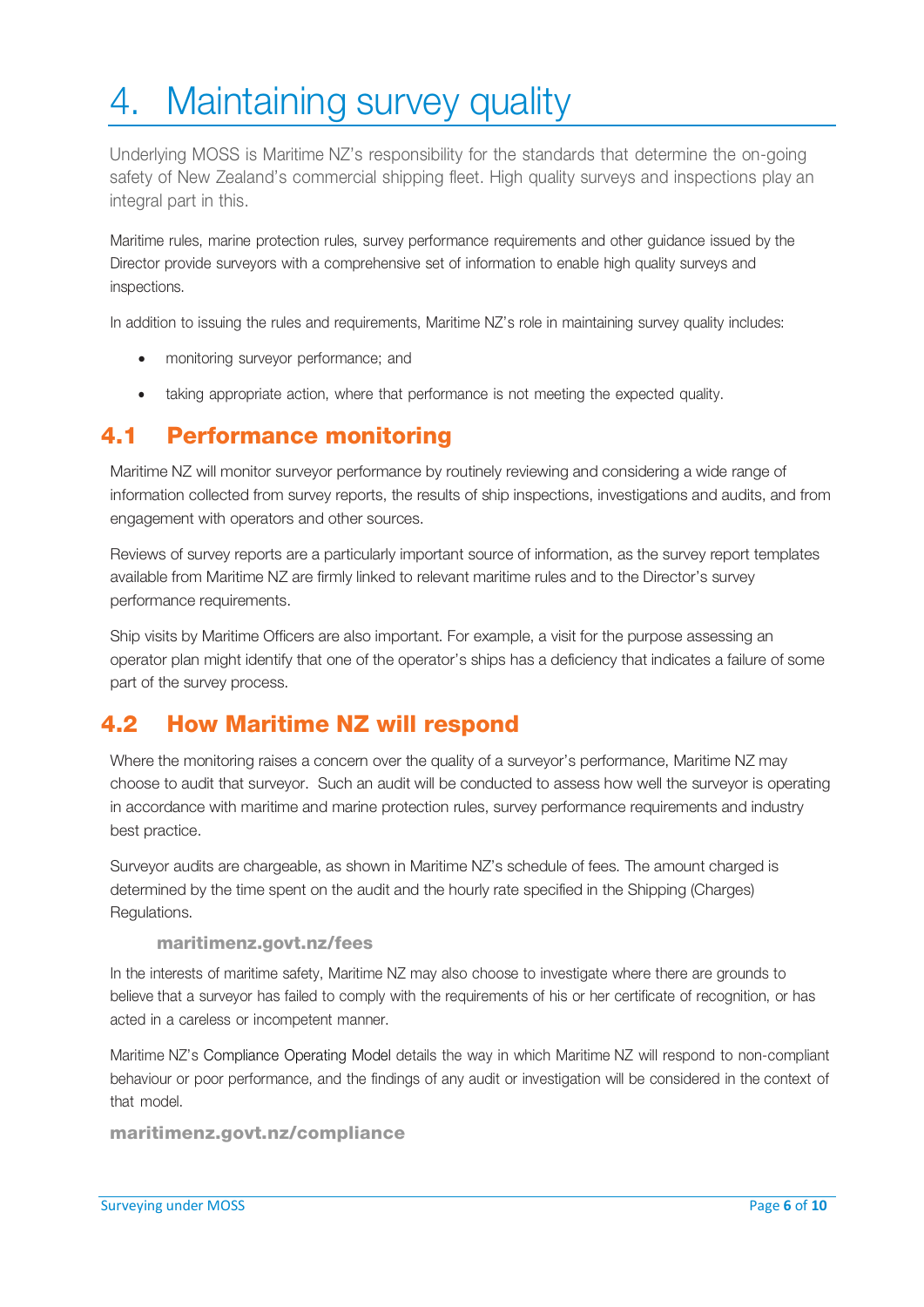#### 4. Maintaining survey quality (continued)

This is done to ensure we respond in a way that is risk-proportionate, appropriate and encourages an ongoing high standard of surveyor performance.

In tailoring an appropriate response Maritime NZ will consider the surveyor's attitude, behaviour, capability and the risks involved.

Responses range from education and support, for those willing and attempting to comply, through to prosecution or the removal of maritime documents for those who choose to not to comply or are wilfully negligent.

Audits, investigations and their respective responses will follow a robust process and be conducted in a manner that is fair, transparent and lawful.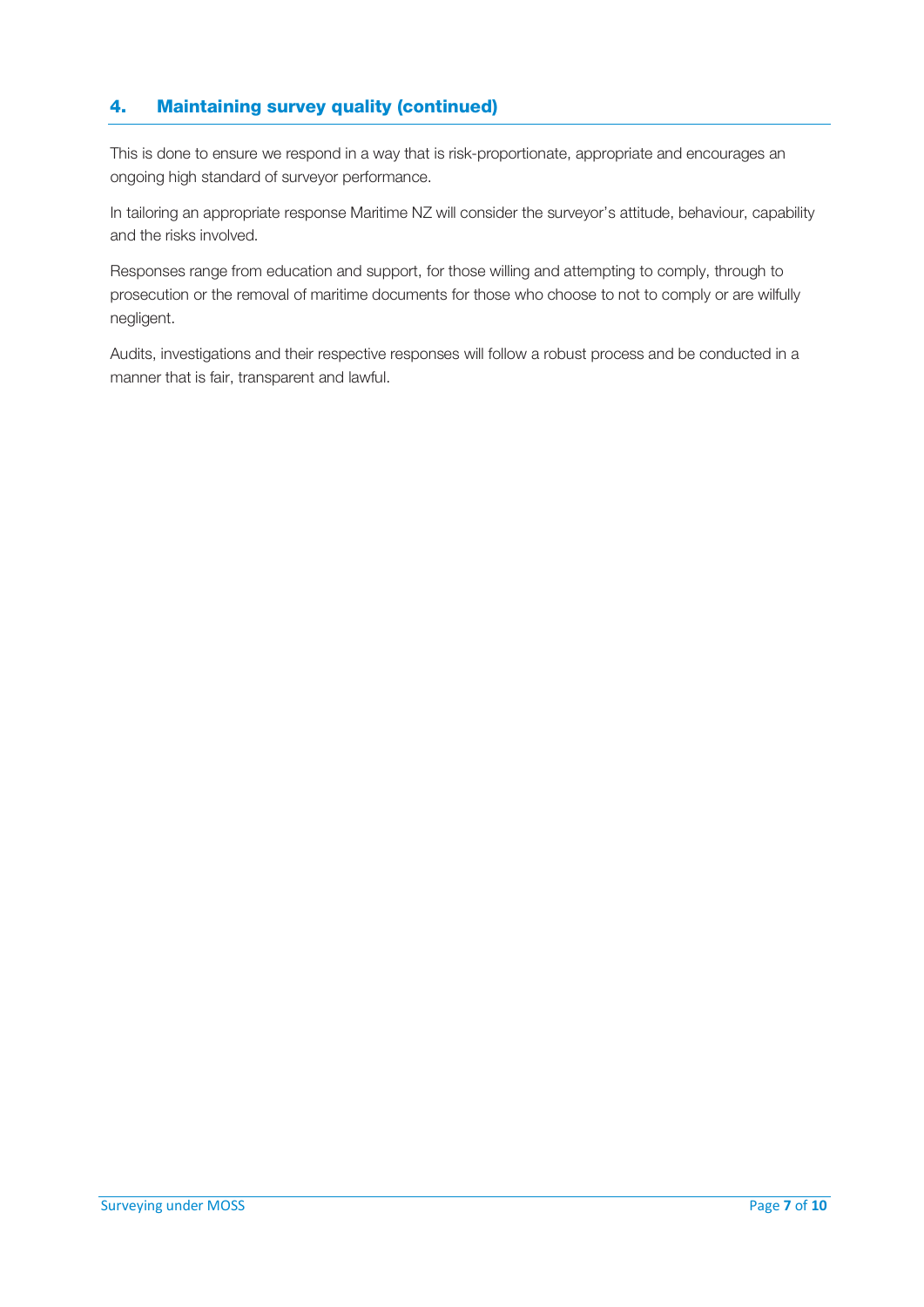# 5. Surveying ships that are 'in-transition' to **MOSS**

On 1 July 2014, a ship that has a fit for purpose certificate and a current New Zealand SSM certificate will be deemed to have a valid Certificate of Survey.

After that date, and provided the requirements of the fit for purpose certificate are met, the ship's deemed Certificate of Survey expires at the earliest of:

- the expiry date of the fit for purpose certificate
- the next mid-term or renewal out of water inspection date, as set out in its approved maintenance plan (established under the SSM regime $3$ )
- the expiry date of the SSM certificate.

Appendix 1 shows two examples of operator transitions into MOSS.

### 5.1 Surveying a ship that is covered by a deemed MTOC

On 1 July 2014, an operator that has one or more ships with current SSM certificates will be deemed to have a Maritime Operator Transport Certificate (MTOC) covering those ships.

When conducting a survey of a ship that is covered by a deemed MTOC<sup>4</sup>, the surveyor must:

- comply with the requirements of Rule Part 44, including the requirement that a ship has the documents required by Rules 44.41(2)(c); and
- recognise that the operator's safety system obligations are still defined by the SSM system (ie continued compliance with the SSM manual).

The net effect is that, before issuing a Certificate of Survey, the surveyor must:

- 1. approve a survey plan for the ship. Although the previous approved maintenance plan under SSM might have included an appropriate schedule of inspections, a specific MOSS survey plan (in a form acceptable to the Director) must be approved by the surveyor at this time.
- 2. be satisfied that the ship has a maintenance plan, safety equipment list and spare parts list that meet MOSS requirements.

Whether or not the maintenance plan and record of safety equipment from the SSM system meet MOSS requirements is a matter for the surveyor to judge. In making that judgment the surveyor should consider the templates provided by Maritime NZ – which are in a form acceptable to the Director.

<sup>3</sup>Maintenance plans approved by a recognised surveyor under SSM system remain applicable under MOSS (during the deeming phase).

<sup>4</sup>Surveys of ships under operators with deemed MTOCs will likely be required through to 30 June 2019.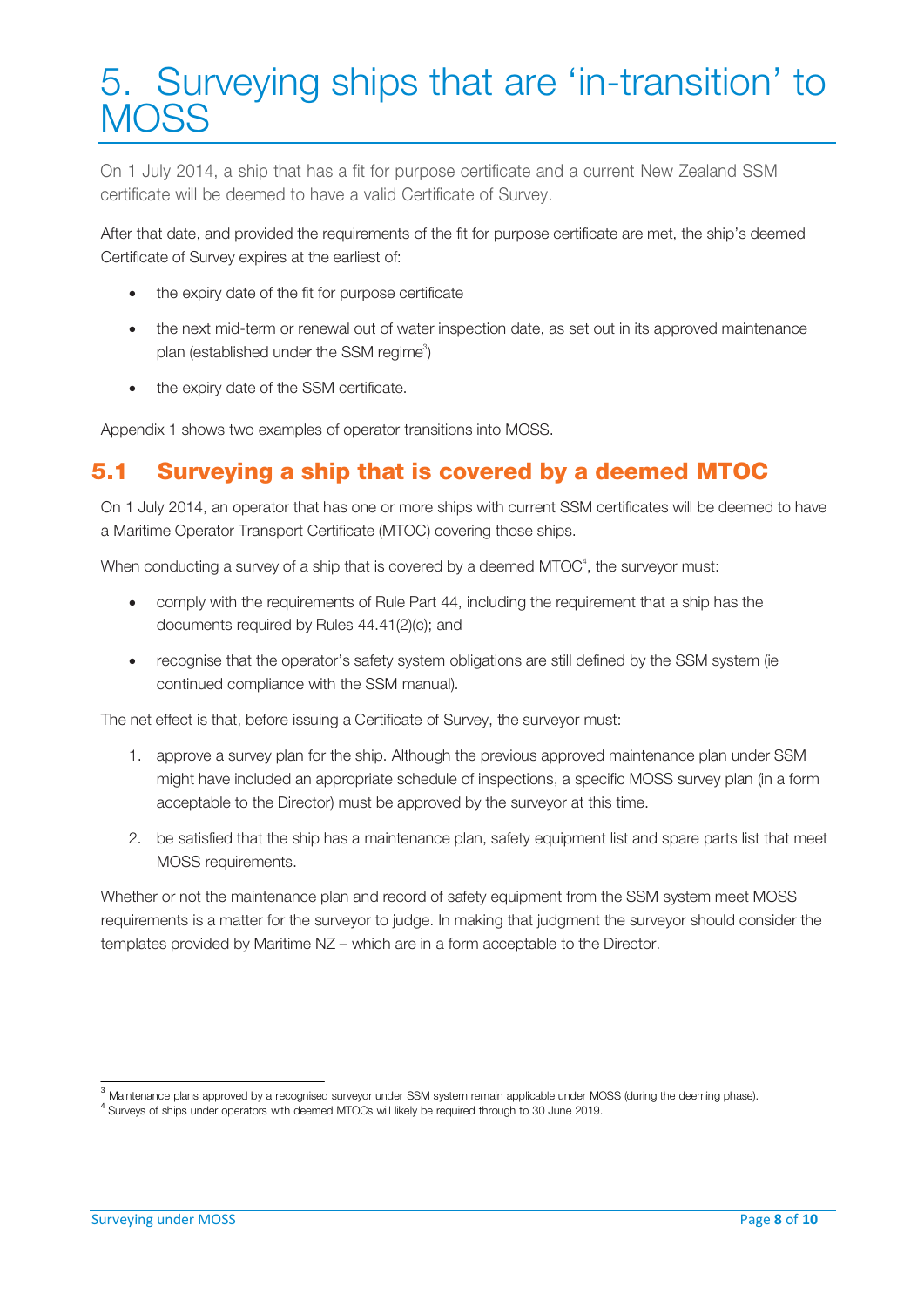### 5.2 What happens when a deemed MTOC expires?

A deemed MTOC expires at the same time that the first SSM Certificate expires.

Prior to the expiry of a deemed MTOC, the operator must apply for an MTOC in accordance with Maritime Rule Part 19, and the application must be accompanied by a certificate of survey for each ship in the operation. That certificate may be either a deemed Certificate of Survey (ie a current SSM certificate and fit for purpose certificate) or a MOSS Certificate of Survey issued by a recognised surveyor on or after 1 July 2014.

For each ship that has a MOSS Certificate of Survey, the application will also need to include an approved survey plan, a maintenance plan, a safety equipment list and spare parts list – each in a form acceptable to the Director.

Operators preparing for their MTOC applications might see value in having the survey-related documentation of all their ships in the MOSS format (rather than some meeting MOSS and others meeting SSM requirements) before the application is lodged.

If this is the case, some operators might bring forward the survey of some ships – resulting in a higher than otherwise expected number of requests for surveys leading up to the expiry of deemed MTOCs.